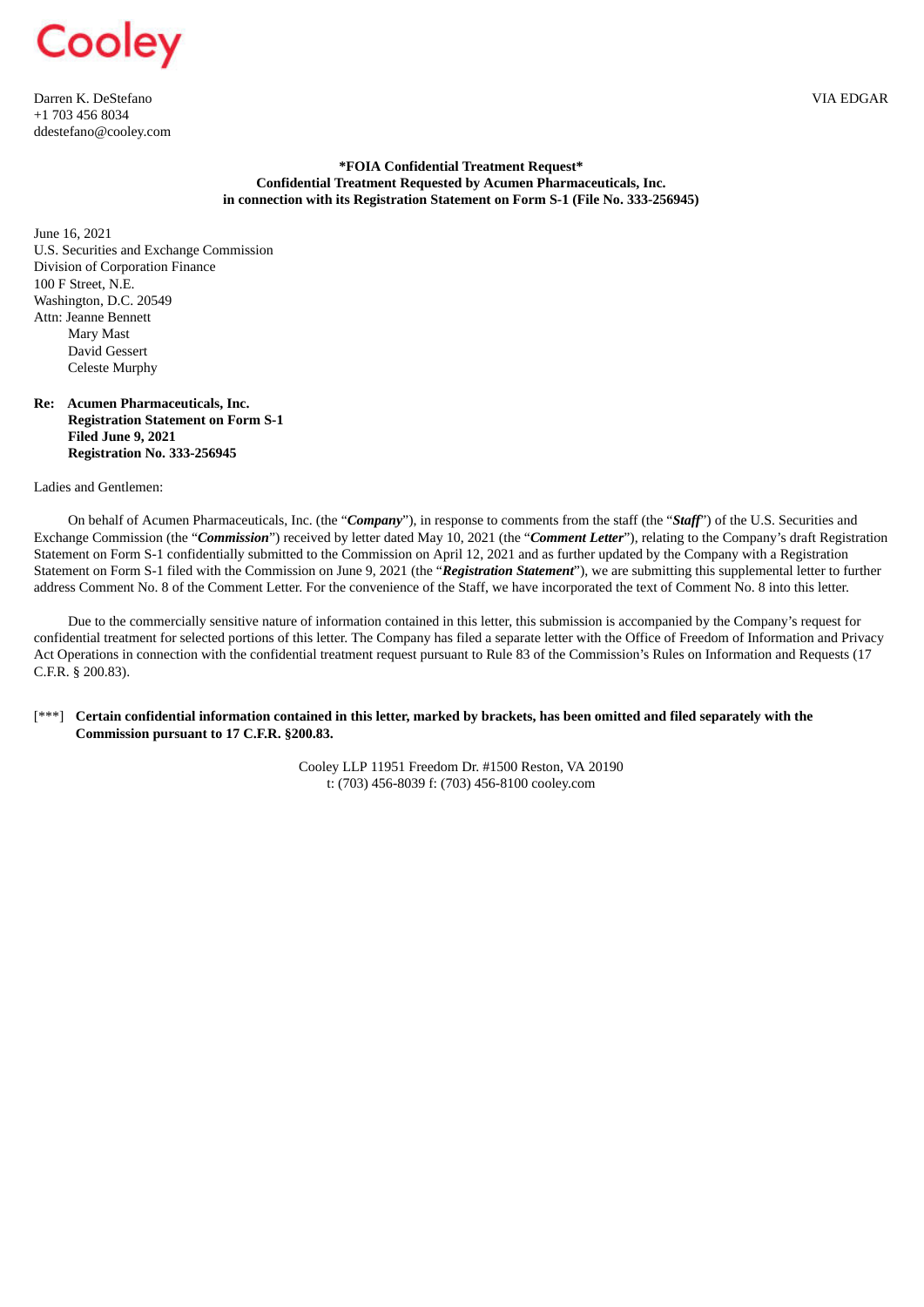# **Staff Comment**

# Critical Accounting Estimates and Policies Fair Value of Common Stock, page 94

8. Once you have an estimated offering price or range, please explain to us how you determined the fair value of the common stock underlying your equity issuances and the reasons for any differences between the recent valuations of your common stock leading up to the initial public offering and the estimated offering price. This information will help facilitate our review of your accounting for equity issuances including stock compensation and beneficial conversion features. Please discuss with the staff how to submit your response.

## **Response:**

## *Preliminary Price Range*

The Company advises the Staff that the Company currently expects a price range of approximately \$[\*\*\*] to \$[\*\*\*] per share (the "*Preliminary Price Range*") for the initial public offering ("*IPO*") of the Company's common stock, \$0.0001 par value per share (the "*Common Stock*"), which Preliminary Price Range does not reflect the impact of any potential reverse stock split of the capital stock of the Company that could be effected prior to the effectiveness of the Registration Statement (the "*Reverse Stock Split*"). This Preliminary Price Range implies a pre-money valuation range for the Company of \$[\*\*\*] million to \$[\*\*\*] million.

The Preliminary Price Range is based in part upon the Company's prospects, prospects for the biotechnology industry, the general condition of the securities markets and the recent market prices of, and the demand for, publicly traded shares of generally comparable companies in the biotechnology industry, as well as input received from BofA Securities, Inc., Credit Suisse Securities (USA) LLC, Stifel, Nicolaus & Company, Incorporated and UBS Securities LLC, the representatives of the several underwriters for the IPO (the "*Representatives*"). The Company notes that, as is typical in IPOs, the Preliminary Price Range for the Company's IPO was not derived using a formal determination of fair value or single valuation methodology, but was determined based on a variety of considerations and methodologies, including the assessment of the aforementioned factors.

The Company will include a narrower bona fide price range of the Common Stock, as adjusted for any Reverse Stock Split, in an amendment to the Registration Statement that will be filed prior to the commencement of the Company's road show. However, the parameters of the bona fide price range will be subject to then-current market conditions, continuing discussions with the Representatives and material business developments impacting the Company. As a result of these factors and due to the volatility in the securities markets, there is a possibility that the bona fide price range for the IPO may fall outside of the Preliminary Price Range. In any event, the Company confirms to the Staff that the bona fide price range will comply with Item 501(b)(3) of Regulation S-K and C&DI 134.04.

#### *Recent Stock Option Grant Practices*

In light of the Company's development, the Company did not grant any stock options during 2020, during which most of the Company's personnel were operating as consultants. Only following the closing of the first tranche of the Company's Series B convertible preferred stock financing (the "*Series B Financing*") did the Company grant stock options to its service providers on January 4, 2021 (the "*January 2021 Stock Options*"), the terms of which are described in greater detail below. The January 2021 Stock Options are the only stock options granted by the Company since January 1, 2020.

# [\*\*\*] Certain confidential information contained in this letter, marked by brackets, has been omitted and filed separately with the **Commission pursuant to 17 C.F.R. §200.83.**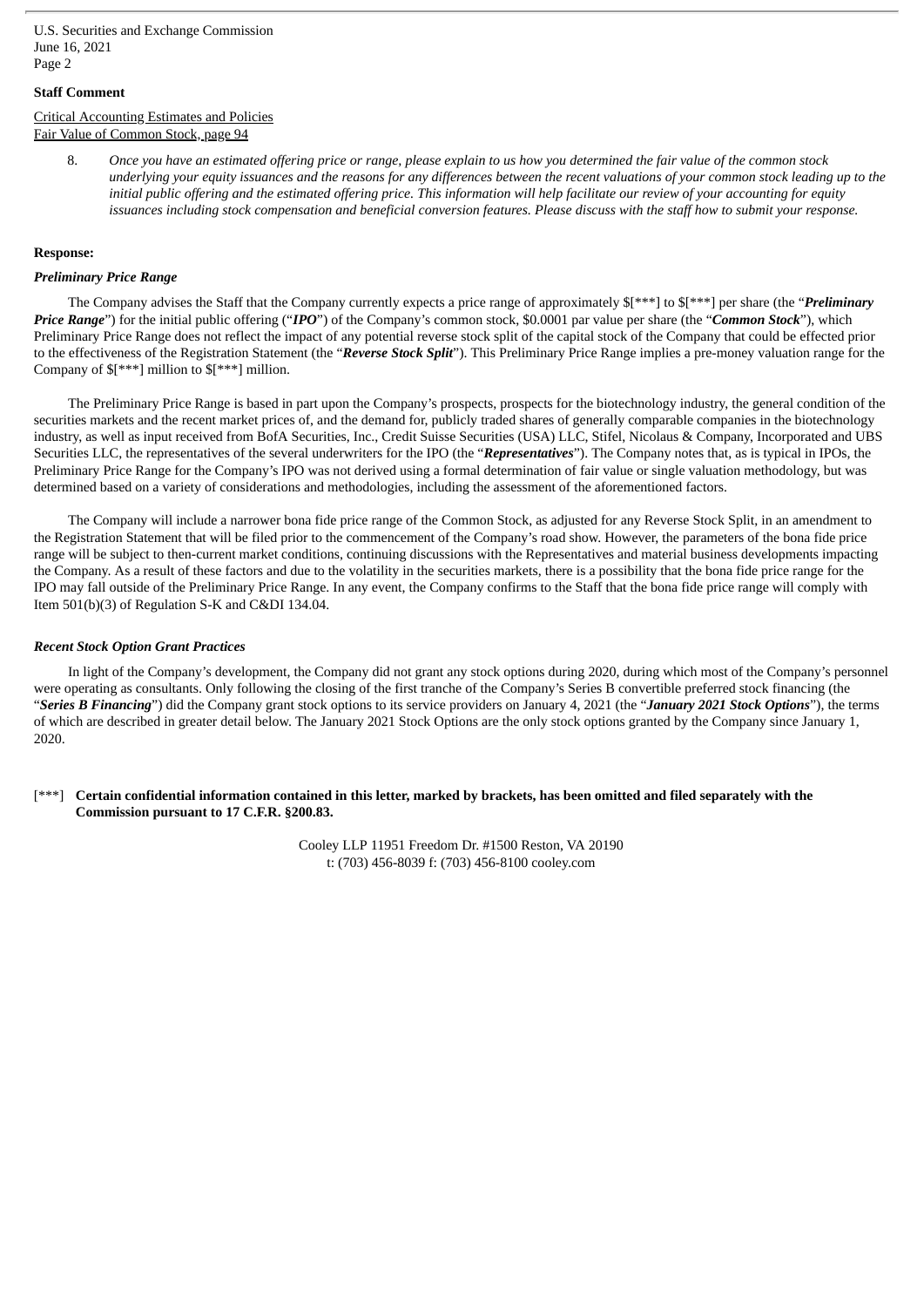# *Common Stock Valuation Methodologies*

As there has been no public market for the Common Stock to date, the estimated fair value of the Common Stock for purposes of granting the January 2021 Stock Options, as well as for financial reporting purposes, was determined by the Company's board of directors (the "*Board*"), as of the date of grant or other valuation date, as applicable, with input from management, considering the Company's (i) recent issuances and sales of its Series B convertible preferred stock (the "*Series B Preferred Stock*"), (ii) the most recent independent third-party valuation of its Common Stock, and (iii) the Board's assessment of additional objective and subjective factors that the Board believed were relevant at that time and which may have changed from the date of the most recent third-party valuation through the applicable valuation date.

The Board considered various objective and subjective factors to determine the fair value of the Common Stock, including:

- the prices at which the Company sold shares of its convertible preferred stock and the superior rights, preferences and privileges of its convertible preferred stock relative to the Common Stock at the time of grant, including the significant liquidation preferences of the Company's convertible preferred stock;
- external market conditions affecting the biotechnology industry, including a review of the performance and metrics of guideline public companies;
- the impact on the Company, the biotechnology industry and the general economy due to the COVID-19 pandemic;
- the Company's financial position, including cash on hand, and the Company's historical and forecasted performance and operating results;
- the lack of an active public market for the Common Stock and the Company's convertible preferred stock; and
- the likelihood of achieving a liquidity event, such as an IPO in light of the Company's business prospects and prevailing market conditions.

The third-party valuation of Common Stock that the Board considered in making its determinations were prepared in accordance with the American Institute of Certified Public Accountants' Accounting and Valuation Guide*, Valuation of Privately-Held-Company Equity Securities Issued as Compensation* (the "*Practice Aid*"), which prescribes several valuation approaches for determining the value of an enterprise, such as the cost, market and income approaches, and various methodologies for allocating the value of an enterprise to its capital structure and specifically its common stock.

In accordance with the Practice Aid, the Company considered the following methods for allocating the enterprise value across its classes and series of capital stock to determine the estimated fair value of the Common Stock at each valuation date.

• *Option Pricing Method (the "OPM").* The OPM is an allocation method that considers the current value of equity and then allocates that equity value to the various equity interests considering their rights and preferences. The OPM treats common stock and preferred stock as call options on a company's equity value, with exercise prices based on the liquidation preferences of the preferred stock. Thus, the value of the common stock can be determined by estimating the value of its portion of each of these call option rights. Under this method, the common stock has value only if the funds available for distribution to stockholders exceed the value of the liquidation preference at the time of a liquidity event, such as a merger or sale.

# [\*\*\*] Certain confidential information contained in this letter, marked by brackets, has been omitted and filed separately with the **Commission pursuant to 17 C.F.R. §200.83.**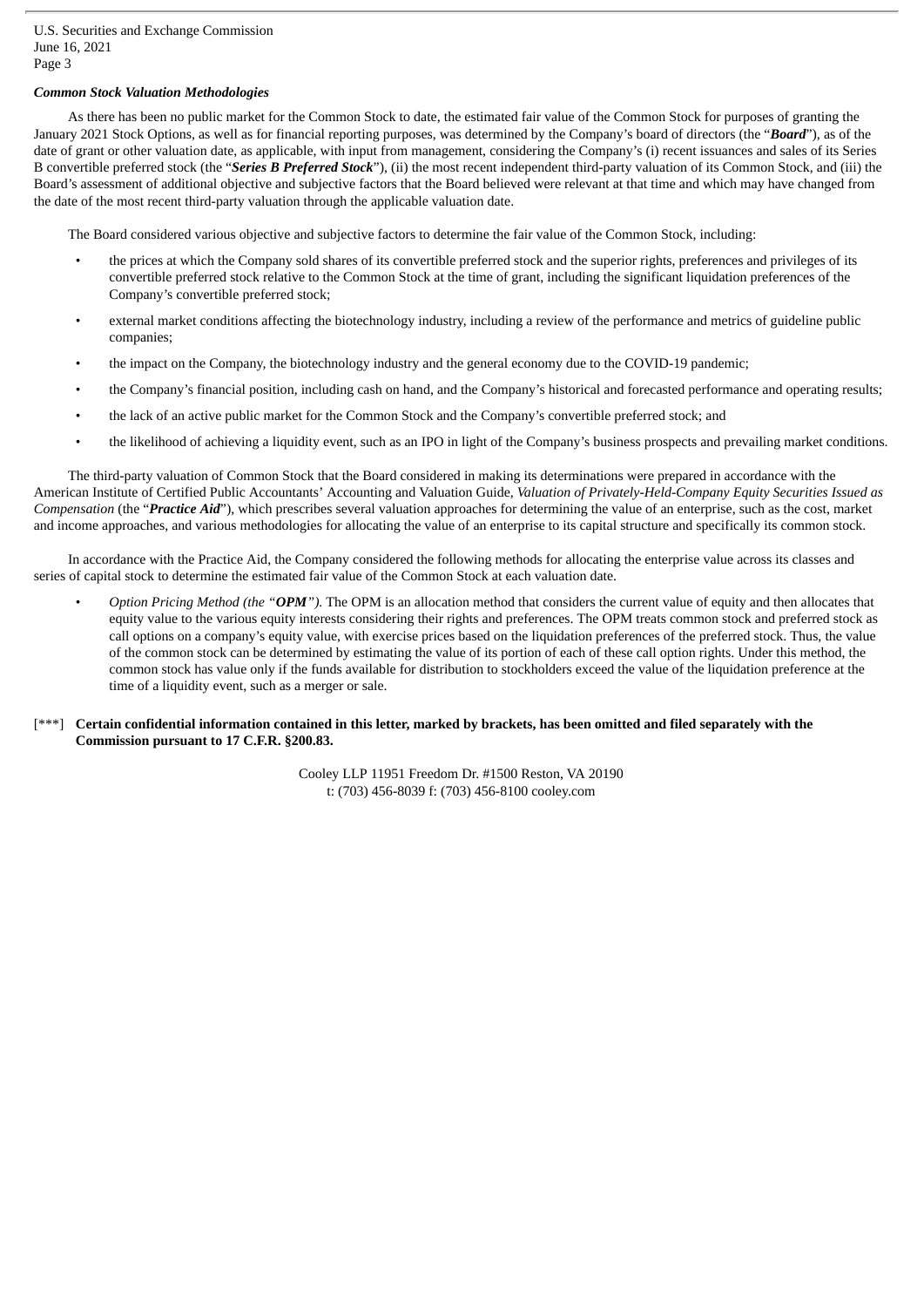- *Probability-Weighted Expected Return Method (the "PWERM").* The PWERM is a scenario-based analysis that estimates the value per share based on the probability-weighted present value of expected future investment returns, considering each of the possible outcomes considered by a company, as well as the economic and control rights of each share class.
- *Hybrid Method*. The hybrid method is a weighted-average method that combines both OPM and PWERM. Weighting allocations are assigned to the OPM and PWERM factoring in possible future liquidity events.

In order for the Board to determine the estimated fair value of the Common Stock, the OPM was utilized for the independent third-party valuations of the Common Stock as of November 20, 2020 (the "*November 20, 2020 Valuation*"), November 30, 2020 and December 31, 2020 (the "*December 31, 2020 Valuation*"), as discussed below. The Hybrid Method was utilized for the independent third-party valuation of the Common Stock as of March 31, 2021 (the *"March 31, 2021 Valuation*"), as discussed below, taking into account the likelihood of the occurrence of certain discrete events, such as an IPO, improving market conditions and the receptivity of the market to IPOs.

After the December 31, 2020 Valuation, the valuation methodology changed to the use of a Hybrid Method incorporating the remain private scenario and the PWERM, as the Company had obtained better visibility into the timing of a potential IPO, but still considered the uncertainty around the Company's value should an IPO not occur. The Hybrid Method is commonly used in these situations and is consistent with guidance from the Practice Aid. In the IPO scenario, the Company assumed that all outstanding shares of its convertible preferred stock would be converted into shares of Common Stock. In addition, given the Common Stock represents a non-marketable equity interest in a private enterprise, an adjustment to the preliminary value estimates had to be made in each of the OPM and Hybrid Method to account for the lack of liquidity that a stockholder experiences. This adjustment is commonly referred to as a discount for lack of marketability ("*DLOM*").

# *Common Stock Valuations*

# *Initial Valuation as of November 30, 2020 and January 2021 Option Grants*

On December 28, 2020, the Board received a 409A valuation from an independent third party valuation firm, which valued the Common Stock as of November 30, 2020. This valuation utilized the OPM and estimated the value of the Common Stock to be \$0.80 per share as of November 30, 2020.

On January 4, 2021, in approving the January 2021 Stock Options, the Board determined the estimated fair value of the Common Stock on the date of grant taking into consideration the most recent valuation report as well as other pertinent information available to it at the time of the grant. In estimating the fair value of the Common Stock as of January 4, 2021, the Board determined that there were no internal or external developments since November 30, 2020 that warranted a change in the estimated fair value of the Common Stock and, accordingly, the Board fixed the exercise price of the January 2021 Stock Options at \$0.80 per share.

# [\*\*\*] Certain confidential information contained in this letter, marked by brackets, has been omitted and filed separately with the **Commission pursuant to 17 C.F.R. §200.83.**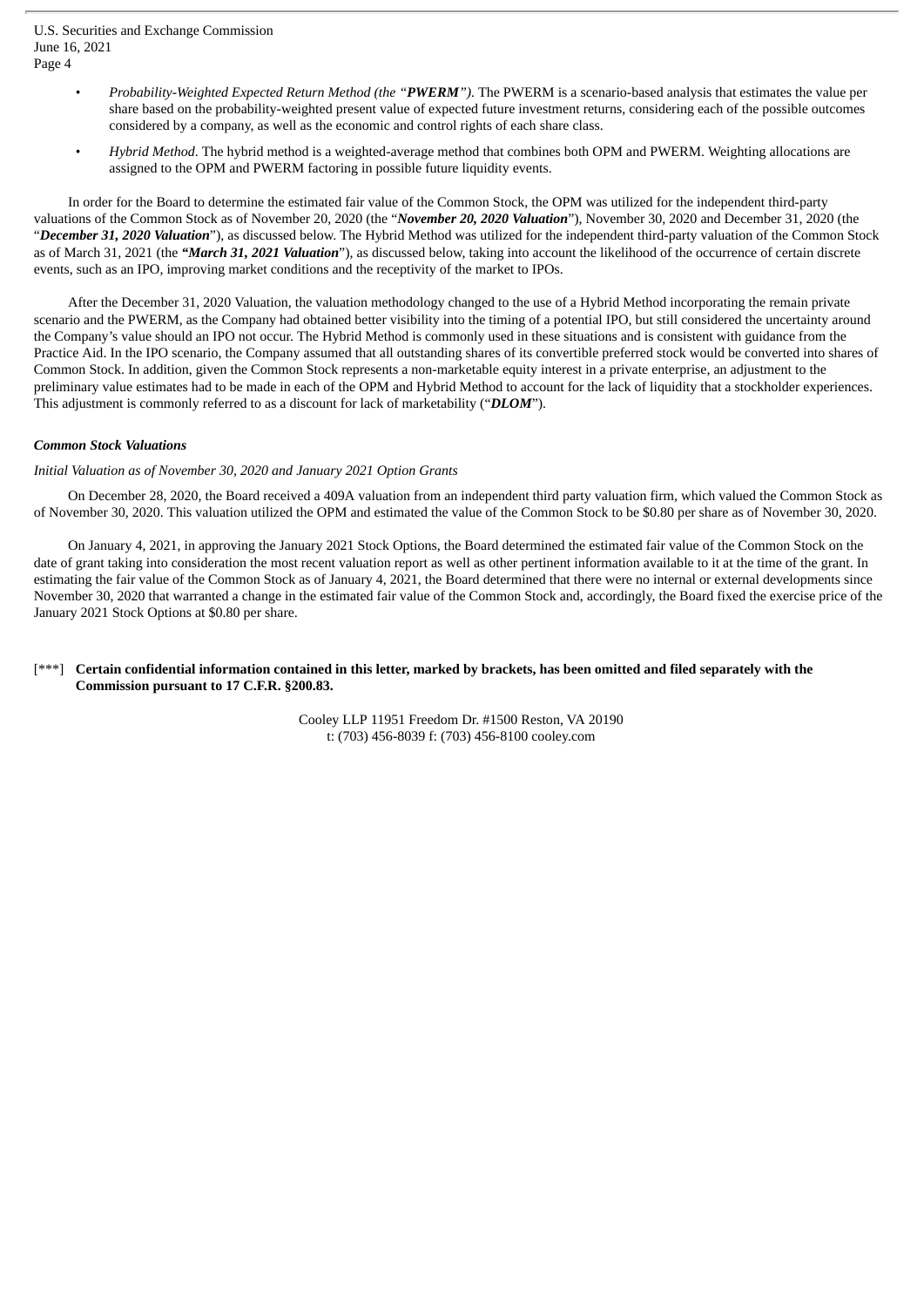# *Valuations as of November 20, 2020, December 31, 2020 and March 31, 2021*

In preparation for the IPO, the Company determined to assess the fair value of its capital stock used for computing stock-based compensation expense and for valuing the liability associated with the rights of the Series B investors to purchase additional shares of Series B Preferred Stock in a second closing of the Series B Financing (the "*Preferred Stock Tranche Liability*") and the liability related to certain warrants to purchase Series A-1 Preferred Stock (the "*Preferred Stock Warrant Liability*"). The Company engaged a new independent third party valuation firm to conduct these valuations. These valuations were conducted as of November 20, 2020 (the initial closing date of the Series B Financing), December 31, 2020 and March 31, 2021. For the January 2021 Stock Options, the Company measured the grant-date fair value of the awards based on the valuation as of December 31, 2020. The November 20, 2020 Valuation, December 31, 2020 Valuation and March 31, 2021 Valuation are summarized below.

#### *November 20, 2020 Valuation*

On November 20, 2020, the Company entered into the Series B Financing with a syndicate of institutional investors, which transaction was negotiated at arm's length. As described in the Registration Statement, the Series B Financing was structured to be funded in two tranches, the first of which was for \$45.1 million and the second of which was for \$30 million, with the second tranche conditioned on the achievement, or waiver, of a certain specified milestone. This resulted in the creation of the Preferred Stock Tranche Liability which, in accordance with U.S. GAAP, was required to be valued as of November 20, 2020. As noted above, in connection with the preparation of the financial statements for the IPO, the Company conducted a valuation as of November 20, 2020, which included the valuation of the Preferred Stock Tranche Liability.

As part of the November 20, 2020 Valuation, the Company also estimated the fair value of the Common Stock, which was estimated by using the OPM. For the OPM, the market approach, specifically the backsolve method, was used to determine the implied total equity value of the Company by accounting for all share class rights and preferences. The backsolve method reflected the Company's closing of the first tranche of the Series B Financing, in which it issued and sold an aggregate of 17,674,469 shares of its Series B convertible preferred stock in November 2020, at a price of \$2.55 per share and taking into account management's estimates with respect to the probability of achieving the second tranche of Series B Financing, which it estimated at [\*\*\*]%. In addition, in determining the total implied equity value under the backsolve method, the Company used an estimated volatility of [\*\*\*]% and an estimated time to liquidity of [\*\*\*] years, based on management's best estimates of a liquidity event at such time. This resulted in an implied total equity value of the Company as of December 31, 2020 of \$[\*\*\*] million. After applying a DLOM of [\*\*\*]%, the fair value of the Common Stock was estimated to be \$0.67 per share as of November 20, 2020.

#### *December 31, 2020 Valuation*

As noted above, in preparation for the IPO, the Company conducted a valuation of its capital stock as of December 31, 2020. The Company determined that there were no internal or external developments between December 31, 2020 and January 4, 2021 that warranted a change in the estimated fair value of the Common Stock and, accordingly, the Company utilized the December 31, 2020 Valuation for purposes of estimating the grant date fair value of the January 2021 Stock Options and computing stock-based compensation expense related to the January 2021 Stock Options.

For the December 31, 2020 Valuation, the Company estimated the fair value of the Common Stock by using the OPM. For the OPM, the market approach, specifically the backsolve method, was used to determine the implied total equity value of the Company by accounting for all share class rights and preferences and taking into account management's estimates with respect to the probability of achieving the second tranche of Series B funding, which it estimated at [\*\*\*]% (the decline in probability from the probability used in the November 20, 2020 Valuation reflected the fact that on November 25, 2020, the United States Food and Drug Administration (the "*FDA*"), placed the Company's Investigational New Drug application (the "IND") for ACU193 on full clinical hold, which in turn lowered the probability of the second tranche of the Series B Financing). In addition, in determining the total implied equity value under the backsolve method, the Company used an estimated volatility of [\*\*\*]% and an estimated time to liquidity of [\*\*\*] years, based on management's best estimates of a liquidity event at such time. This resulted in an implied total equity value of the Company as of December 31, 2020 of \$[\*\*\*] million. After applying a DLOM of [\*\*\*]%, the fair value of the Common Stock was estimated to be \$0.56 per share as of December 31, 2020.

## [\*\*\*] Certain confidential information contained in this letter, marked by brackets, has been omitted and filed separately with the **Commission pursuant to 17 C.F.R. §200.83.**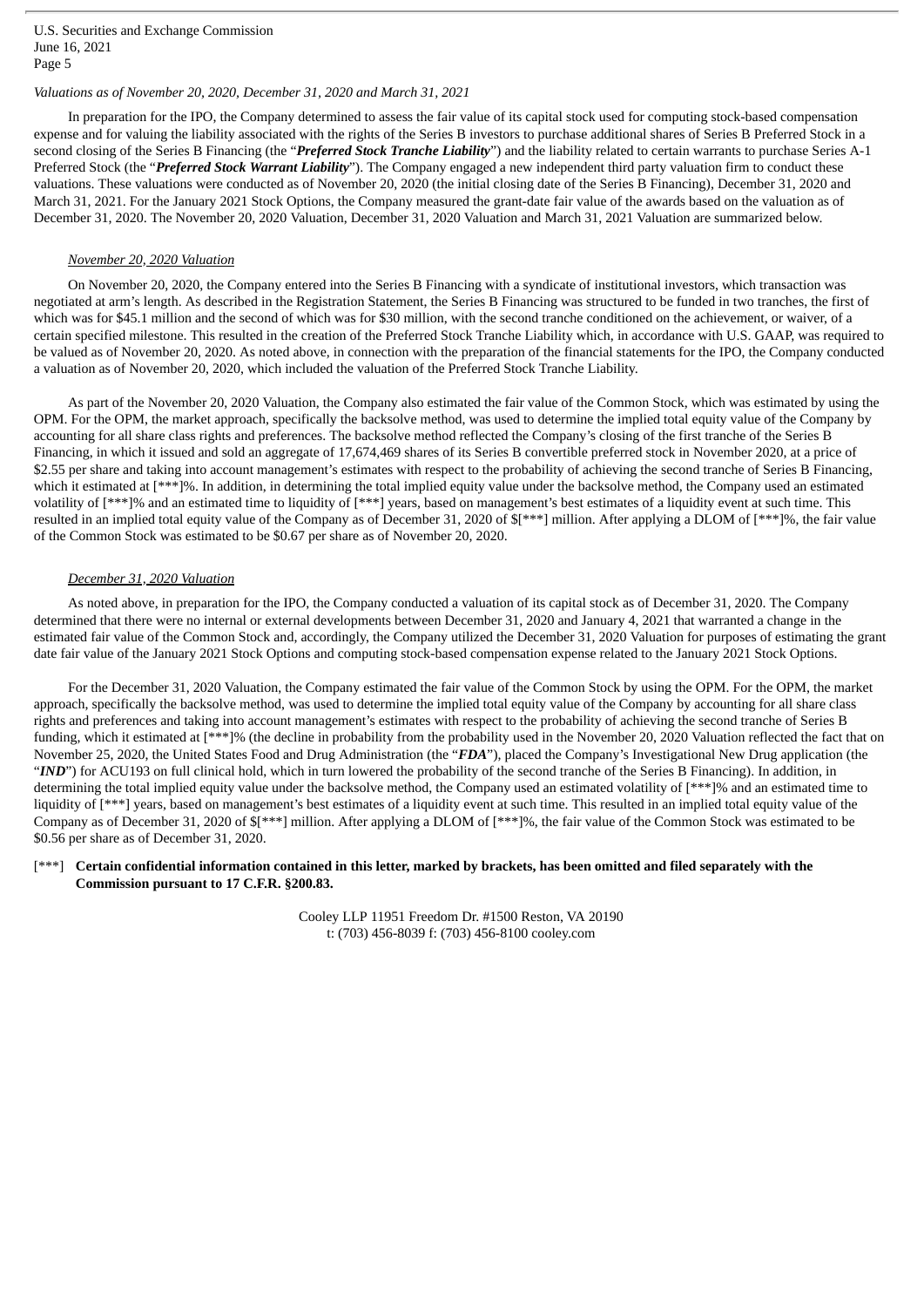# *March 31, 2021 Valuation*

As noted above, in preparation for the IPO, the Company also performed a valuation of its capital stock as of March 31, 2021. The Company used this valuation for purposes of valuing the Preferred Stock Tranche Liability and the Preferred Stock Warrant Liability as of March 31, 2021. The Company has not issued any stock options subsequent to the January 2021 Stock Options and, accordingly, the value of the Common Stock as of March 31, 2021 was not used for establishing the exercise price of any stock options.

For the March 31, 2021 Valuation, the Company changed its valuation methodology to use the Hybrid Method, as the Company had obtained better visibility into the timing of a potential IPO, but still considered the uncertainty around the Company's value should an IPO not occur. The Hybrid Method utilized in connection with the March 31, 2021 Valuation addressed two probability-weighted scenarios: (i) a remain private scenario, weighted at [\*\*\*]%; and (ii) an IPO scenario, weighted at [\*\*\*]%. The stay-private scenario utilized the OPM to estimate the fair value of the Common Stock. For the OPM, the market approach, specifically the backsolve method, was used to determine the implied total equity value of the Company by accounting for all share class rights and preferences and taking into account management's estimates with respect to the probability of achieving the second tranche of Series B funding, which it estimated at [\*\*\*]% (the increase in probability from the probability used in the December 31, 2020 Valuation reflected the Company's completion of toxicology studies and submission of the results of such testing to the FDA, which it believed would resolve the clinical hold that had been placed on the IND. In determining the implied total equity value under the backsolve method, the Company used an estimated volatility of [\*\*\*]% and an estimated time to liquidity of [\*\*\*] years, based on management's best estimates of a liquidity event at such time.

In the IPO scenario, the value of the Company's equity was estimated based on the review of peer companies within the biotechnology industry and their IPO multiples. Based on these peer companies and their multiples, the implied future equity value in the IPO scenario was estimated at \$[\*\*\*] million. The future equity value at an expected IPO scenario date was then allocated to the outstanding shares of the Company's convertible preferred stock, warrants to purchase shares of convertible preferred stock and Common Stock, options to purchase shares of Common Stock, and outstanding shares of Common Stock, based on the rights and preferences of each class and series of equity. In this allocation, the Company assumed that the second tranche of Series B Financing would be funded prior to any IPO and, accordingly gave effect to the expected issuance of the full second tranche of Series B Preferred Stock. As described in the Registration Statement, on June 9, 2021, the Board and the requisite Series B Preferred Stock investors, in fact, elected to waive the triggering condition to the second tranche of the Series B Financing, and the second tranche is expected to close prior to the completion of the IPO.

The Company deemed it appropriate to apply a [\*\*\*]% weighting to the IPO scenario because at March 31, 2021, the Company was engaged in the early stages of its IPO process, including the initial drafting of the Registration Statement. The Company had not yet submitted the Registration Statement at this time and was still in the process of finalizing its financial audit. In addition, there existed significant uncertainties related to the Company's business, including the continuing clinical hold with respect to the Company's IND for ACU193, the uncertainty with respect to the FDA's then-pending decision on Biogen's biologics license application (the "*BLA*"), for aducanumab, which, if approved, would be the first Alzheimer's disease treatment approved by the FDA since 2003, and other events outside of the Company's control (e.g., the continuing impact of the COVID-19 pandemic) that could materially impact the viability and timing of any IPO by the Company. Accordingly, based on the foregoing and certain other discussions with the Company's management, and based on the numerous processes and requirements that needed to be satisfied before being able to proceed with an IPO, the IPO scenario was weighted at [\*\*\*]%, and the remain private scenario was weighted at [\*\*\*]%.

# [\*\*\*] Certain confidential information contained in this letter, marked by brackets, has been omitted and filed separately with the **Commission pursuant to 17 C.F.R. §200.83.**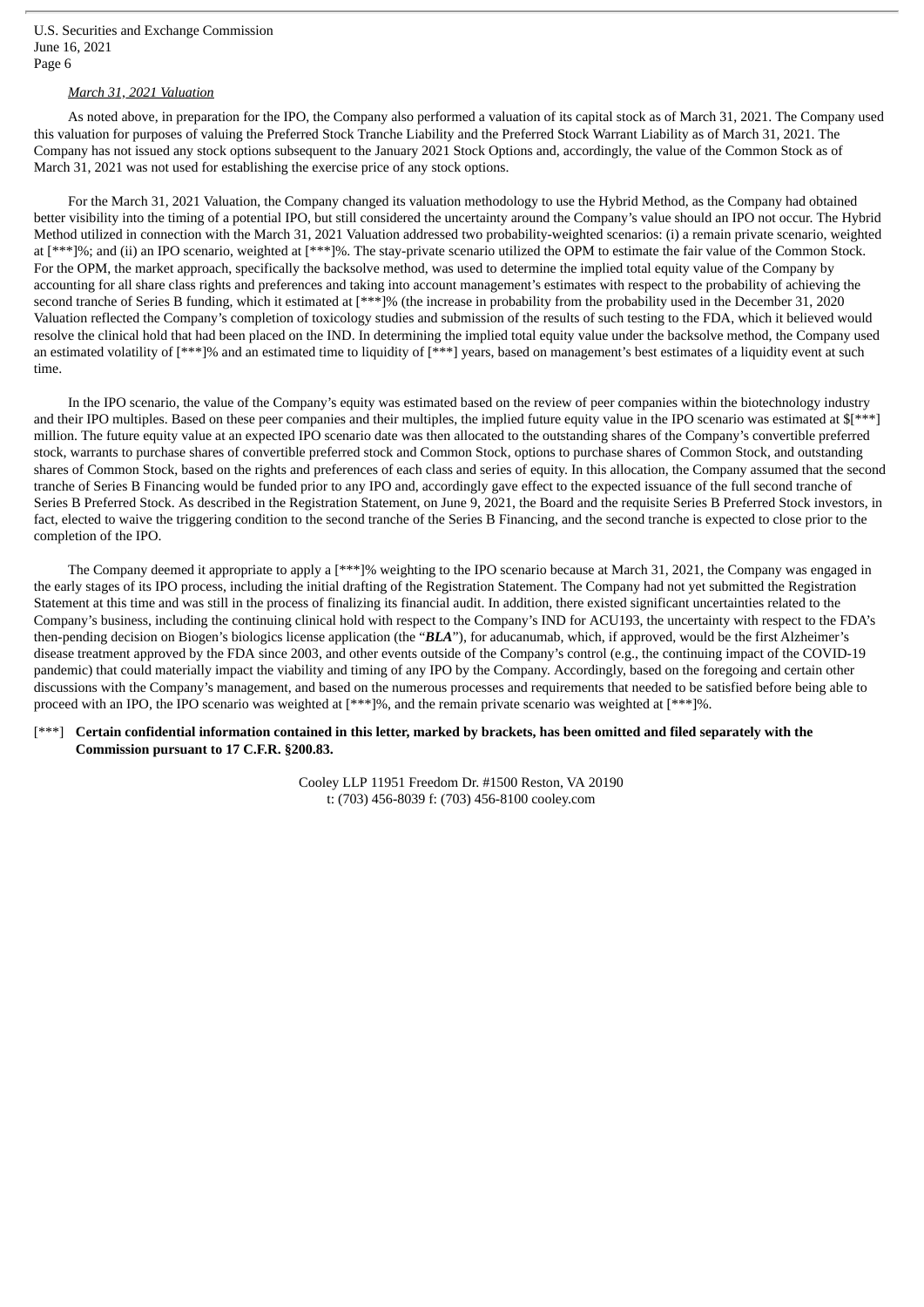The resulting estimated per share values for the remain private scenario as of March 31, 2021 was \$[\*\*\*] per share, whereas for the IPO scenario, it was \$[\*\*\*] per share. In addition, the DLOM was estimated to be [\*\*\*]% for the remain private scenario and [\*\*\*]% for the IPO scenario. Upon weighting the probabilities of the indicated fair values for the remain private and IPO scenarios, the resulting fair value of the Common Stock was estimated to be \$3.87 per share as of March 31, 2021.

Explanation of Difference Between the Estimated Fair Value of Common Stock Usina the March 31, 2021 Valuation and the Midpoint of the *Preliminary Price Range*

The Company believes that the difference in value reflected between the estimated fair value of its Common Stock using the March 31, 2021 Valuation and the Preliminary Price Range is the result of the following key factors, among others:

- The FDA's decision, on April 9, 2021 to remove the clinical hold on ACU193, authorizing the Company to proceed with a first-in-human, Phase 1 clinical trial of ACU193.
- The Company made significant additional progress in its planned IPO, including the initial confidential submission of the draft Registration Statement on Form S-1 with the Commission on April 12, 2021, commencing and continuing to hold testing the waters meetings with potential investors in reliance on Section 5(d) of the Securities Act of 1933, as amended (the "*Act*") and the public filing of the Registration Statement with the Commission on June 9, 2021.
- The announcement, on June 7, 2021, of the FDA's decision to grant conditional approval to the BLA for aducanumab, Biogen's monoclonal antibody that targets deposited amyloid plaque for the treatment of Alzheimer's disease. The FDA's approval of aducanumab marked the first approval of a new therapy for the treatment of patients with Alzheimer's disease since 2003, and the first ever approval of a therapy designed to address the underlying pathology of Alzheimer's disease. The approval of the aducanumab BLA was highly uncertain and followed a recommendation against approval by the FDA's Peripheral and Central Nervous System Drugs Advisory Committee. Following the FDA approval of aducanumab, Biogen's common stock closed on June 7, 2021 at \$395.85 per share, up \$109.71, or 38%, from its previous closing price, reflecting an increase in Biogen's market capitalization of more than \$16 billion. Like aducanumab, ACU193 is a monoclonal antibody designed to address the underlying pathology of Alzheimer's disease, and also targets amyloid (targeting amyloid-beta oligomers, rather than the amyloid plaques targeted by aducanumab). Accordingly, the FDA's approval of the aducanumab BLA has been viewed as a positive development by the Company and the Representatives.
- The agreement, on June 9, 2021, by the Board and the Series B Preferred Stock investors to waive the condition to the second tranche of the Series B Financing, which will strengthen the Company's balance sheet, providing additional operating runway and removing potential financing overhang for the Company.
- The Preliminary Price Range assumes a successful IPO in the near term with no weighting attributed to any other outcome for the Company's business, such as remaining a privately- held company, being sold in a sale transaction or a liquidation of its assets in a dissolution scenario.
- Certain confidential information contained in this letter, marked by brackets, has been omitted and filed separately with the **Commission pursuant to 17 C.F.R. §200.83.**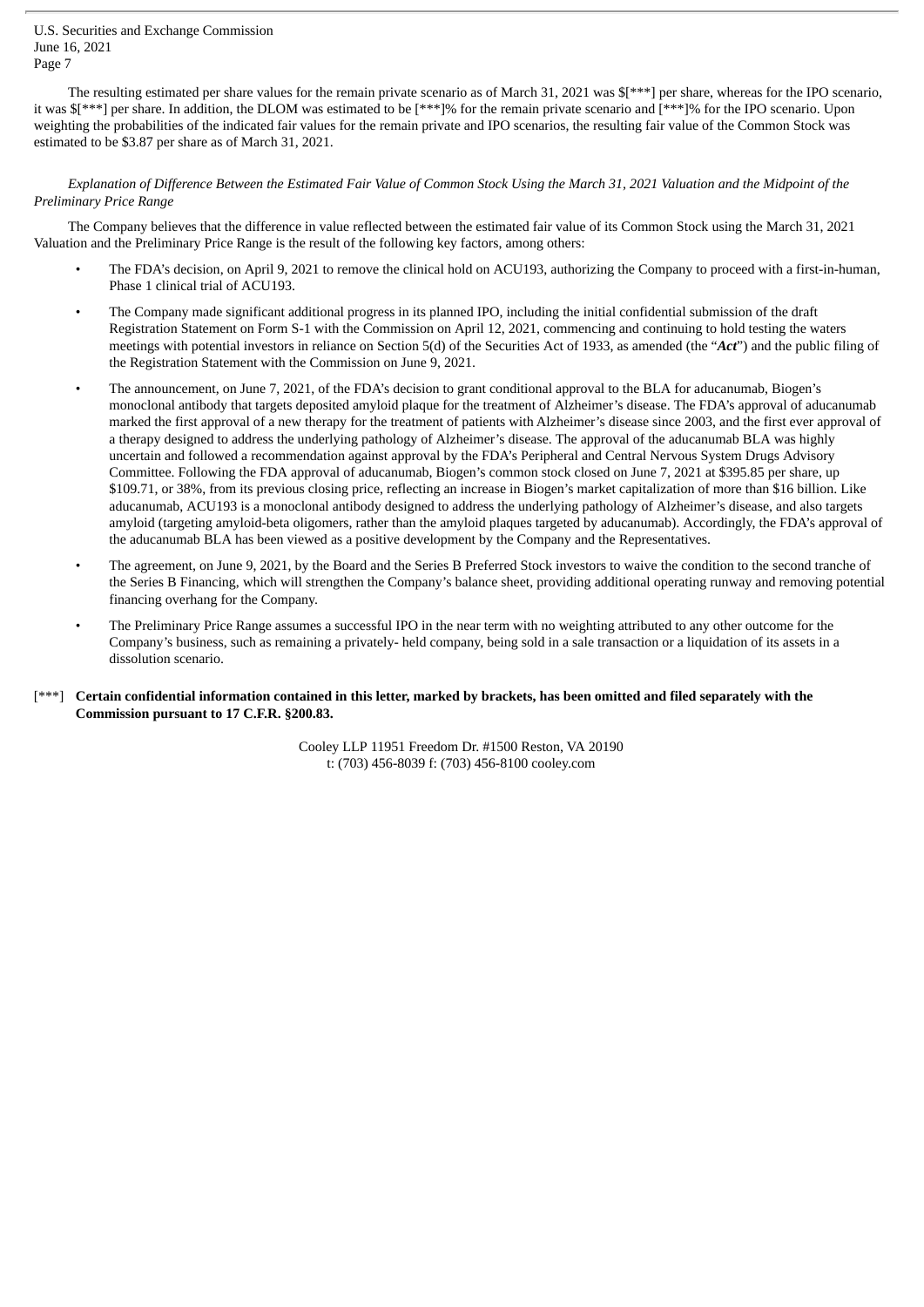- The Preliminary Price Range represents a future price for the shares of Common Stock that, if issued in the Company's IPO, would be immediately freely tradable in a public market, whereas the estimated fair value of the Common Stock based on the March 31, 2021 Valuation, which utilized a DLOM of [\*\*\*]% for the remain private scenario, and [\*\*\*]% for the IPO scenario, represents an estimate of the fair value of the shares that were then illiquid, might never become liquid, might be for shares that are never publicly traded and, even if an IPO were to be successfully completed, would remain illiquid at least until the expiration of the 180-day lockup period following the IPO.
- The holders of the Company's convertible preferred stock currently enjoy substantial economic rights and preferences over the holders of its Common Stock, including the right to receive dividends prior to any dividends declared or paid on any shares of the Common Stock and liquidation payments of approximately \$93 million (after giving effect to the closing of the second tranche of the Series B Financing) in preference to holders of Common Stock. The Preliminary Price Range described assumes the conversion, on a share-for-share basis, of all of the Company's convertible preferred stock upon the completion of its IPO. The corresponding elimination of the preferences and rights enjoyed by the holders of such convertible preferred stock results in a higher valuation of the Common Stock.
- Recent market conditions used in the determination of the Preliminary Price Range after discussions with the Representatives, based on the current market environment and the supply and demand for such investment opportunities in the marketplace.
- The successful completion of the IPO would strengthen the Company's balance sheet, provide access to public equity and provide enhanced operational flexibility, increasing the value of the Common Stock compared to that of a private company.

#### *Conclusion*

In light of the above, the Company respectfully submits that the per share estimated valuations of the Common Stock described above, including the estimated value of the Common Stock as of December 31, 2020, which has been used as the basis for determining the stock-based compensation in connection with the January 2021 Stock Options (which are the only stock option grants since January 1, 2020), were reasonable and appropriate for the reasons described herein and in the Registration Statement.

#### **Destruction of This Unredacted Letter Pursuant to Rule 418 Under the Act**

We further request, pursuant to Rule 418 under the Act, that this unredacted letter be destroyed promptly following the Staff's completion of its review of such information.

\* \* \*

## [\*\*\*] Certain confidential information contained in this letter, marked by brackets, has been omitted and filed separately with the **Commission pursuant to 17 C.F.R. §200.83.**